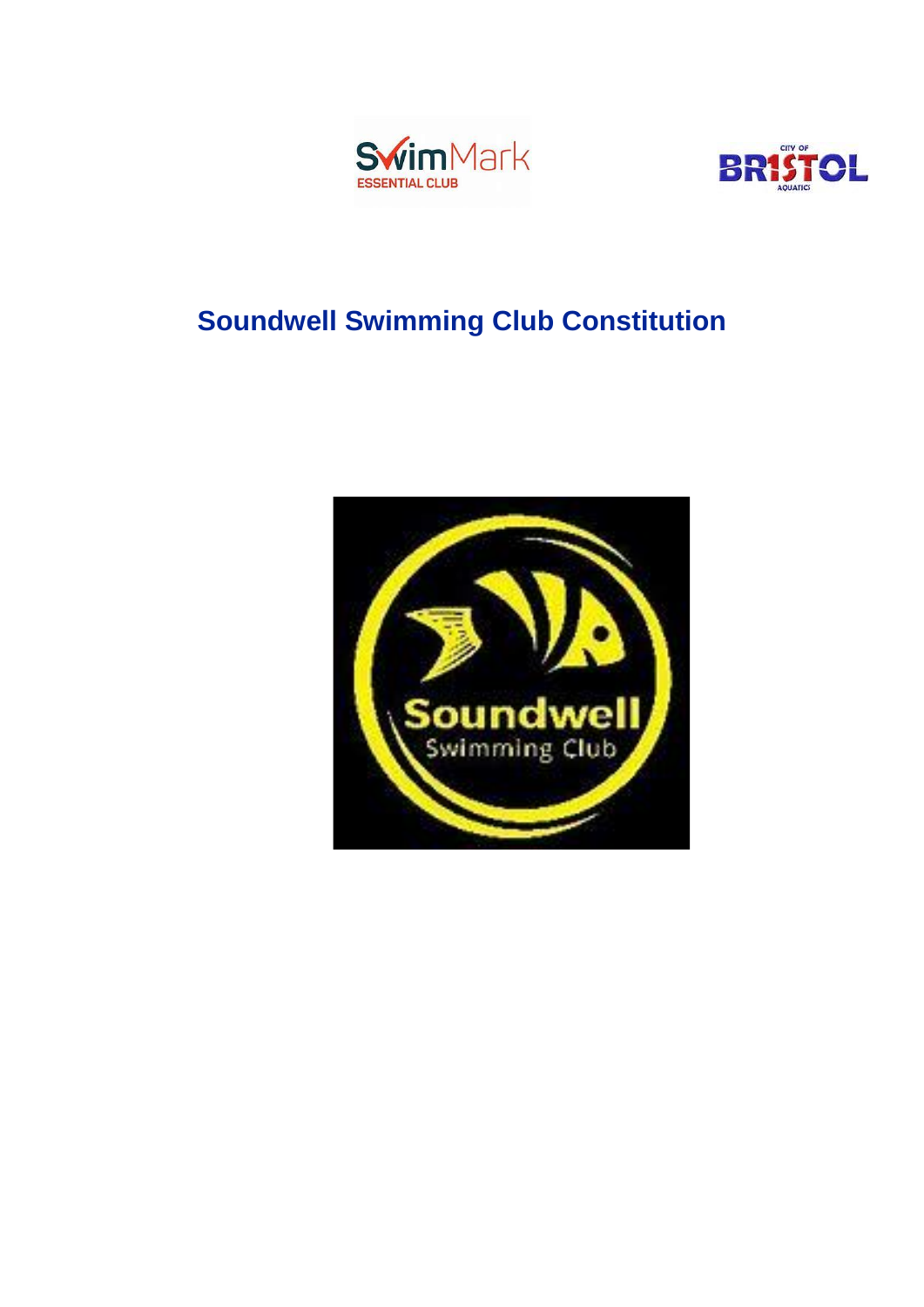## **RULES of Soundwell Swimming Club ("the Club") as at September 2020**

#### **1. Name**

1.1 The name of the Club shall be Soundwell Swimming Club

#### **2. Objects**

- 2.1 The objects of the Club shall be the teaching, development and practice of swimming, and open water for its members and shall, where appropriate, be to compete. In the furtherance of these objects:
	- 2.1.1 The Club is committed to treating everyone equally within the context of its activity and with due respect to the differences of individuals. It shall not apply nor endorse unlawful or unjustified discrimination and shall act in compliance with the protections afforded by the Equality Act 2010.
	- 2.1.2 The Club shall implement the Swim England Equality Policy (as may be amended from time to time).
- 2.2 The Club shall be affiliated to Swim England South West Region and shall adopt and conform to the rules of Swim England South West Region, and to such other bodies as the Club may determine from time to time.
- 2.3 The business and affairs of the Club shall at all times be conducted in accordance with the Articles, Regulations and Technical Rules of Swim England ("Swim England Regulations") and in particular:
	- 2.3.1 all competing members shall be eligible competitors as defined in Swim England Regulations; and
	- 2.3.2 the Club shall in accordance with Swim England Regulations adopt Swim England's Child Safeguarding Policy and Procedures ("Wavepower"); and shall recognise that the welfare of children is everyone's responsibility and that all children and young people have a right to have fun, be safe and be protected from harm.
	- 2.3.3 members of the Club shall in accordance with Swim England Regulations comply with Wavepower.
- 2.4 By virtue of the affiliation of the Club to Gloucester County ASA and Swim England South West Region, the Club and all members of the Club acknowledge that they are subject to the regulations, rules and constitutions of:
	- 2.4.1 Gloucester County ASA; and
	- 2.4.2 Swim England South West Region; and
	- 2.4.3 Swim England (to include the Code of Ethics); and
	- 2.4.4 British Swimming (in particular its Anti-Doping Rules and Judicial Code); and
	- 2.4.5 FINA, the world governing body for the sport of swimming in all its disciplines (together "the Governing Body Rules").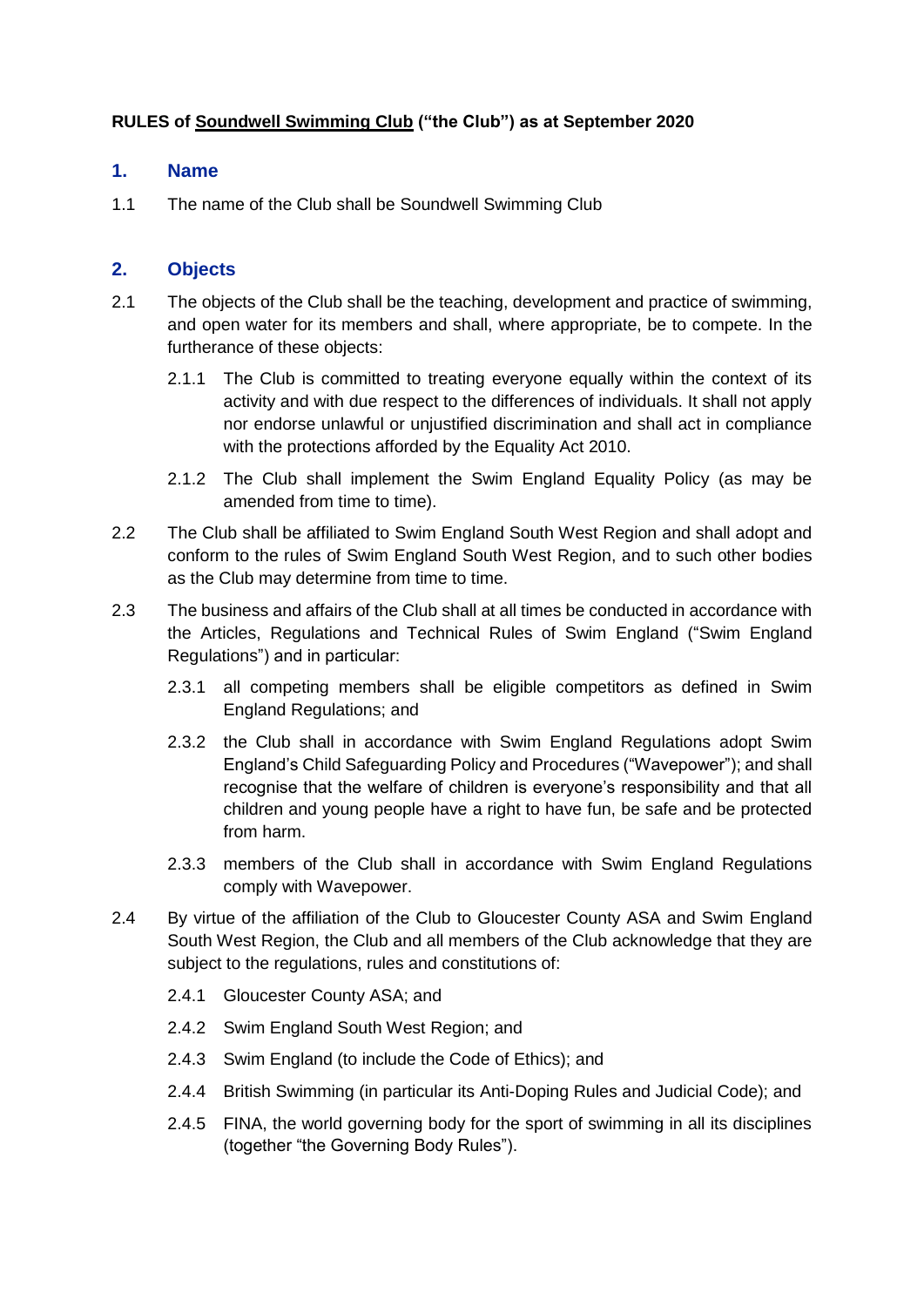2.5 In the event that there shall be any conflict between any rule or by-law of the Club and any of the Governing Body Rules then the relevant Governing Body Rule shall prevail.

#### **3. Membership**

- 3.1 The total membership of the Club shall not normally be limited. If however the Committee considers that there is a good reason to impose any limit from time to time then the Committee shall put forward appropriate proposals for consideration at a General Meeting of the Club. The members shall have the right to impose (and remove) from time to time any limits on total membership (or any category of membership) of the Club.
- 3.2 All persons who assist in any way with the Club's activities shall become members of the Club and hence of Swim England and the relevant Swim England membership fee shall be paid. Assisting with the Club's activities shall include, but not be restricted to, administrators, associate members, voluntary instructors, teachers and coaches, Committee members, helpers, Honorary members, life members, Officers, patrons, Presidents, technical and non-technical officials, temporary members, Vice Presidents and verifiers or tutors of Swim England's educational certificates.
- 3.3 Paid instructors, teachers and coaches who are not members of the Club must be members of a body which accepts that its members are bound by Swim England's Code of Ethics, Swim England Regulations relating to Wavepower, those parts of the Judicial Regulations and procedures necessary for their implementation and whilst engaged in activities under the jurisdiction of Swim England shall be subject to all the constraints and privileges of the Judicial Regulations.
- 3.4 Any person who wishes to become a member of the Club must submit a signed application to the Secretary (and in the case of a junior swimmer the application must be signed by the swimmer's parent or guardian). Election to membership shall be determined by the Membership Officer but other person(s) authorised by the Committee may make recommendation as to the applicant's acceptability.

The Membership Officer shall be required to give reasons for the refusal of any application for membership. Any person refused membership may seek a review of this decision before a Review Panel appointed by the Committee ("Review Panel") comprised of not less than three members (who may or may not be members of the Committee). The Review Panel shall wherever practicable include one independent member nominated by the Swim England South West Region. The person refused membership shall be entitled to make representations to the Review Panel. The procedures for review shall be at the discretion of the Review Panel whose decision shall be final and binding.

3.5 In its consideration of applications for membership, the Club shall not act in a discriminatory manner and in particular shall adhere to the Equality Act 2010 (as may be amended). Accordingly, (unless the Club chooses to restrict its membership to only people who share the same Protected Characteristic) the Club shall not refuse membership on the basis of a Protected Characteristic within the Equality Act 2010, such as disability; gender or gender identity; pregnancy; race; religion or belief; or sexual orientation. Neither may refusal be made on the grounds of political persuasion.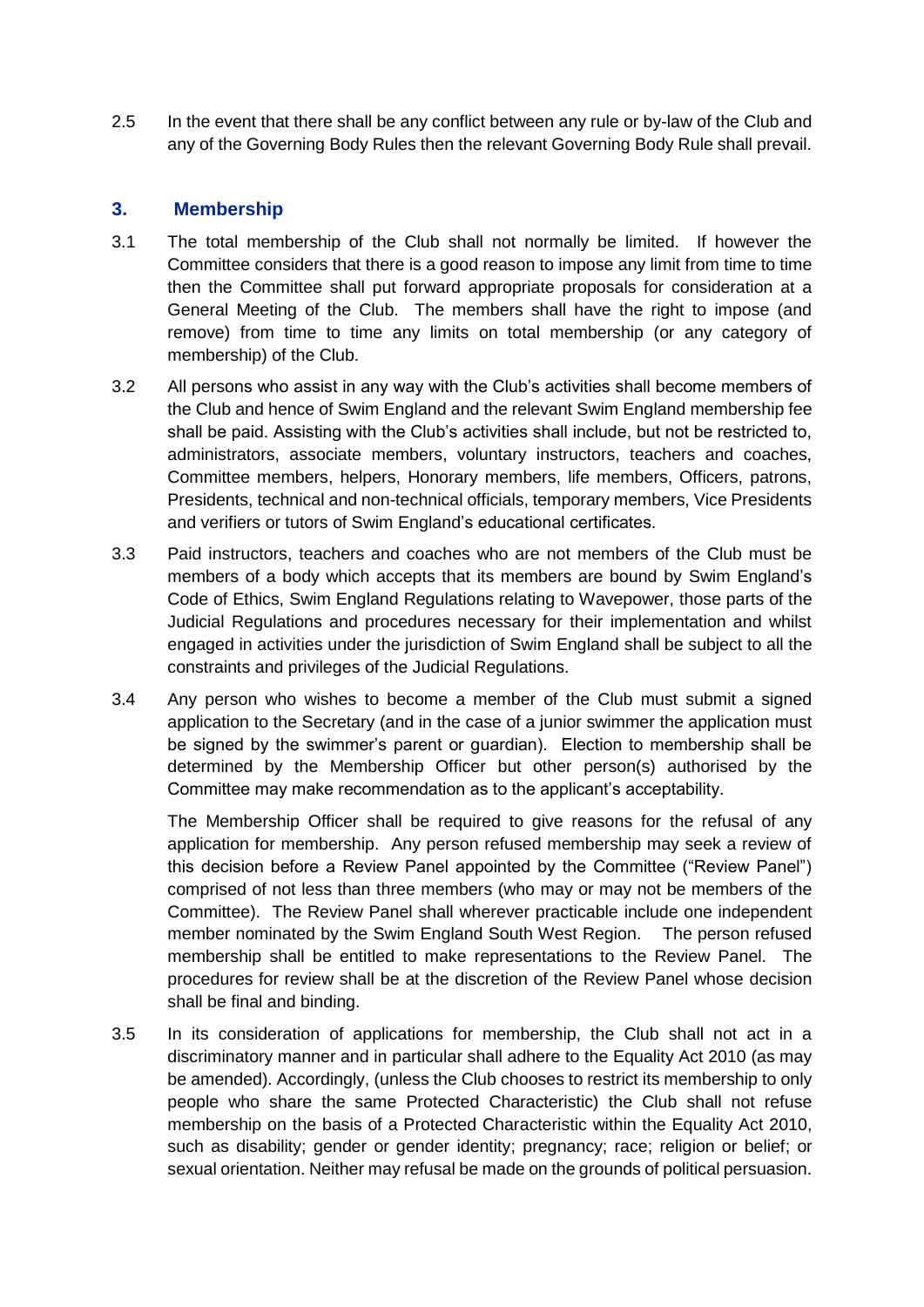3.6 The Club may refuse membership only for good and sufficient cause, such as conduct or character likely to bring the Club or the sport into disrepute, or, in the case of a swimmer, being unable to achieve the entry standards as laid down and provided by the Club to the applicant for membership.

## **4. Subscription and Other Fees**

- 4.1 The annual members' subscription and coaching and squad fees (as applicable) shall be determined from time to time by the Committee and the Committee shall in so doing make special provision for different classes of membership as shall determine.
- 4.2 The annual subscription and entrance fee (if any) shall be due on joining the Club and thereafter on the 1<sup>st</sup> of September each year to cover the subsequent year.
- 4.3 Any member whose subscription is unpaid by the date falling 30 days after the due date for payment may be suspended by the Committee from some or all Club activities from a date to be determined by the Committee and until such payment is made. As soon as fees are unpaid members may be suspended by the Committee from some or all Club activities from a date to be determined by the Committee and until such payment is made.
- 4.4 The Committee shall, from time to time, have the power to determine the annual membership subscription and other fees. This shall include the power to make such increase in the subscription as shall, where the Club pays the individual Swim England membership fees to Swim England on behalf of members, be consequential upon an increase in individual Swim England membership fees. Any increase in subscriptions shall be advised to the members in writing with the reasons for any increase to be reported to the members at the next Annual General Meeting.
- 4.5 The Executive Officers (or the Committee) shall have the power in special circumstances to remit the whole or part of the fees, including the Swim England membership fees, to address issues of social inclusion.

# **5. Resignation**

- 5.1 A member wishing to resign membership of the Club must give to the Secretary written notice of his/her resignation. A member's resignation shall only take effect when this (Rule 5.1) has been complied with.
- 5.2 The member who resigns from the Club in accordance with Rule 5.1 above shall not be entitled to have any part of the annual membership fee or any other fees returned.
- 5.3 Notwithstanding the provisions of Rule 5.1 above a member whose subscription is more than two months in arrears shall be deemed to have resigned. Where the membership of a member shall be terminated in this way, he/she shall be informed in writing that he/she is no longer a member by notice handed to him/her or sent by post to his/her last known address.
- 5.4 The Swim England Membership Department may be informed should a member resign when still owing money or goods to the Club.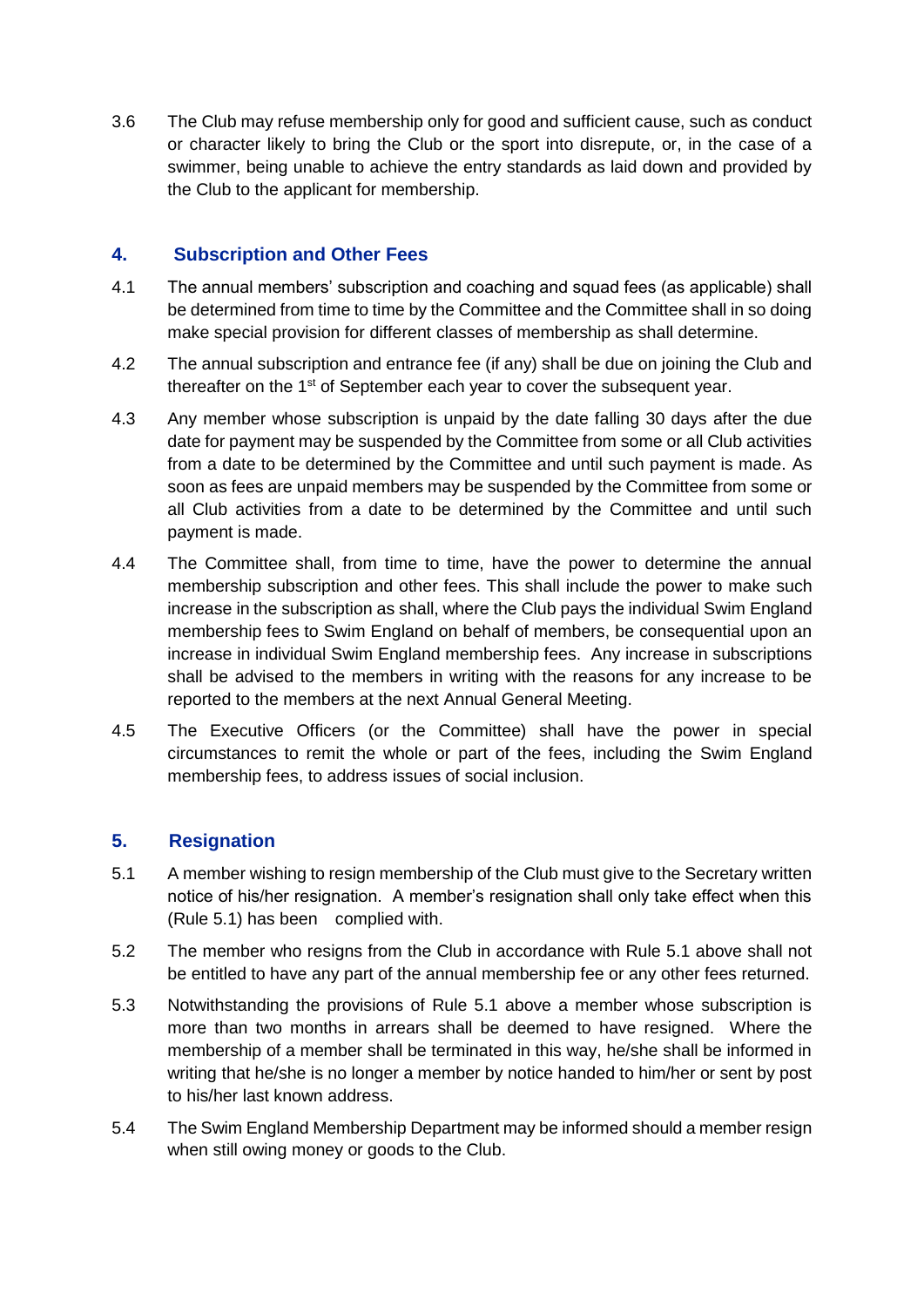# **6. Expulsion and Other Disciplinary Action**

- 6.1 The Committee shall have power to expel a member when, in its opinion, it would not be in the interests of the Club for the individual to remain a member. The Club in exercising this power shall comply with the provisions of Rules 6.3 and 6.4 below.
- 6.2 Upon expulsion the former member shall not be entitled to have any part of the annual membership fee refunded and must return any Club or external body's trophy or trophies held forthwith. Clubs in exercising this power are required to comply with the provision of Rules 6.3 and 6.4 below.
- 6.3 The Club shall comply with the relevant Judicial Regulations for handling Internal Club Disputes Procedures ("the Procedures") as the same may be revised from time to time. (A copy of the Procedures may be obtained from the Swim England website, Swim England Handbook or from the Office of Judicial Administration).
- 6.4 A member may not be expelled or (subject to Rule 6.5 below) be made the subject of any other penalty unless the panel hearing the complaint shall by a two-thirds majority vote in favour of the expulsion of (or other penalty imposed upon) the member.
- 6.5 The Officers of the Club (or any person to whom the Committee shall delegate this power) may temporarily suspend or exclude a member from particular training sessions and/or wider club activities, when in their opinion, such action is in the interests of the Club. Where such action is taken the incident or matter will thereafter be dealt with in accordance with the appropriate Judicial Regulations.

# **7. Committee**

- 7.1 The Committee shall consist of the Chairman, Secretary, Treasurer (together "the Executive Officers of the Club") and at least 2 elected members all of whom must be members of the Club. All Committee members must be not less than 18 years of age though the Committee may allow younger member(s) to attend their meetings without power to vote.
- 7.2 The Committee shall appoint a member of the Club as Welfare Officer who must be not less than 18 years of age, who should have an appropriate background and who is required to undertake appropriate training in accordance with Wavepower. The Welfare Officer will have a right to attend Committee meetings without a power to vote.
- 7.3 The Executive Officers and Committee members shall be proposed seconded and elected at the Annual General Meeting each year and shall remain in office until their successors are elected at the next Annual General Meeting and will take office when the Chairman has closed the meeting. Any vacancy occurring by resignation or otherwise may be filled by the Committee. Retiring Executive Officers and members of the Committee shall be eligible for re-election.
- 7.4 Committee meetings shall be held not less than once a month (save where the Committee itself shall by a simple majority resolve not to meet), and the quorum of that meeting shall be such number as shall represent not less than a simple majority of the Committee members (to include not less than one Executive Officer). The Chairman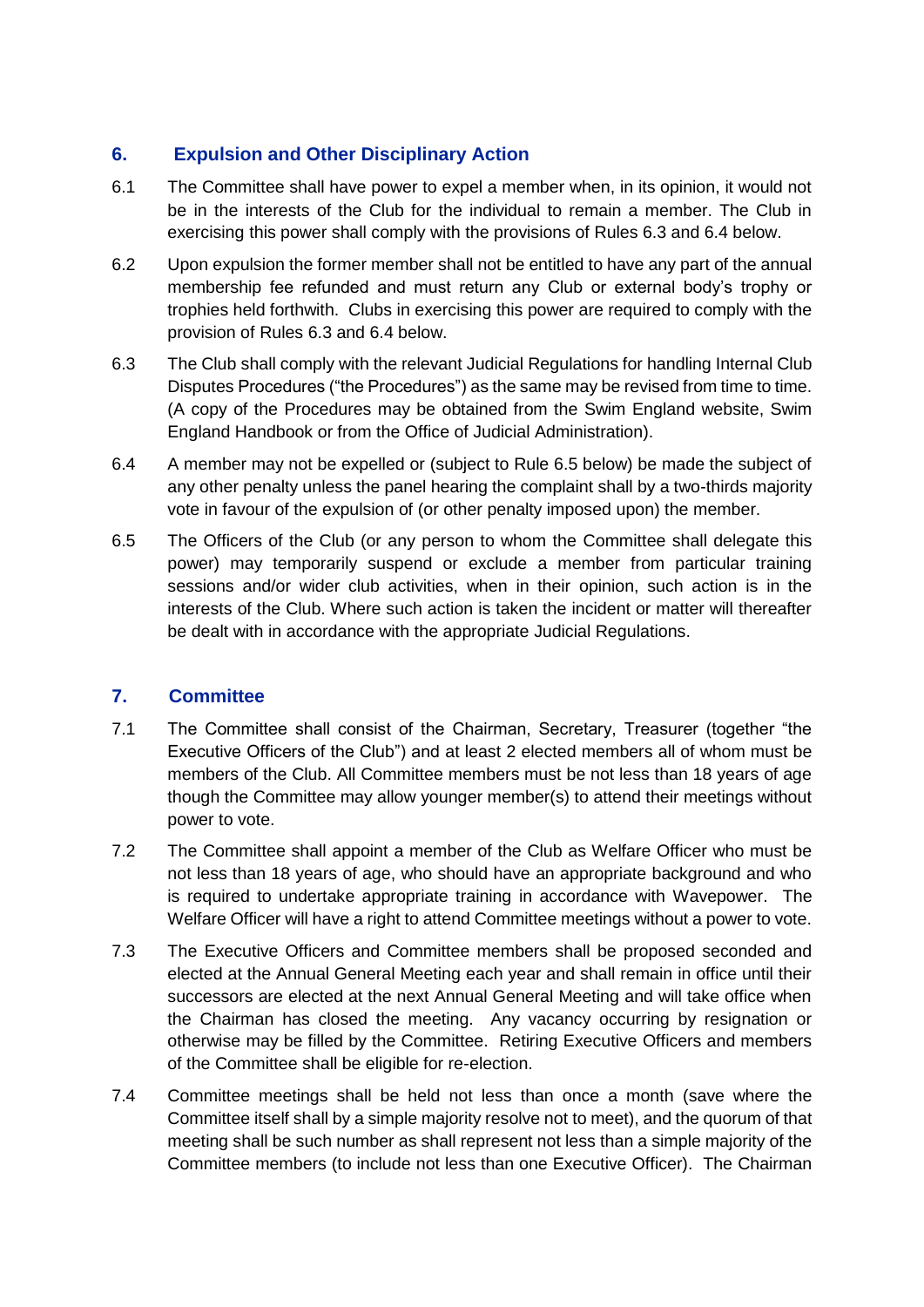and the Secretary shall have discretion to call further meetings of the Committee if they consider it to be in the interests of the Club. The Secretary shall give all the members of the Committee not less than two days oral notice of a meeting. Decisions of the Committee shall be made by a simple majority (and in the event of equality of votes the Chairman (or the acting Chairman of that meeting) shall have a casting or additional vote.) The Secretary, or in his/her absence a member of the Committee, shall take minutes.

- 7.5 In the event that a quorum is not present within 30 minutes of the published start time, a meeting shall stand adjourned to the time and date falling seven days after the date of the meeting, or such other date and time as may be determined by the Chairman. If a quorum is not present at the adjourned meeting then those Committee members attending may act for the purpose of calling a Special General Meeting of the members, to which the provisions as to minimum notice contained in Rule 11.1 shall not apply.
- 7.6 In addition to the members so elected the Committee may co-opt further members of the Club who shall serve until the next Annual General Meeting. Co-opted members shall be entitled to vote at the meetings of the Committee and shall not be counted in establishing whether a quorum is present.
- 7.7 The Committee may from time to time appoint from among their number such subcommittees as they may consider necessary (and to remove (in whole or in part) or vary the terms of reference of such sub-committees) and may delegate to them such of the powers and duties of the Committee as the Committee may determine. All subcommittees shall periodically report their proceedings to the Committee and shall conduct their business in accordance with the directions of the Committee.
- 7.8 The Committee shall be responsible for the management of the Club and shall have the sole right of appointing and determining the terms and conditions of service of employees of the Club. The Committee shall have power to enter into contracts for the purposes of the Club on behalf of all the members of the Club. The Committee shall be responsible for ensuring that the Accounts of the Club for each financial year be examined by an independent examiner to be appointed by the members in General Meeting.
- 7.9 The members of the Committee shall be entitled to an indemnity out of the assets of the Club for all expenses and other liabilities properly incurred by them in the management of the affairs of the Club.
- 7.10 The Committee shall maintain an Accident Book in which all accidents to Club members at swimming related activities shall be recorded. Details of such accidents shall be reported to the insurers in accordance with the Accident/Incident Notification guidelines. The Club shall make an annual return to the Swim England Membership Department indicating whether or not an entry has been made in the prescribed online form.
- 7.11 The Committee shall have power to make regulations, create by-laws (see Rule 13.1) and to settle disputed points not otherwise provided for in this Constitution.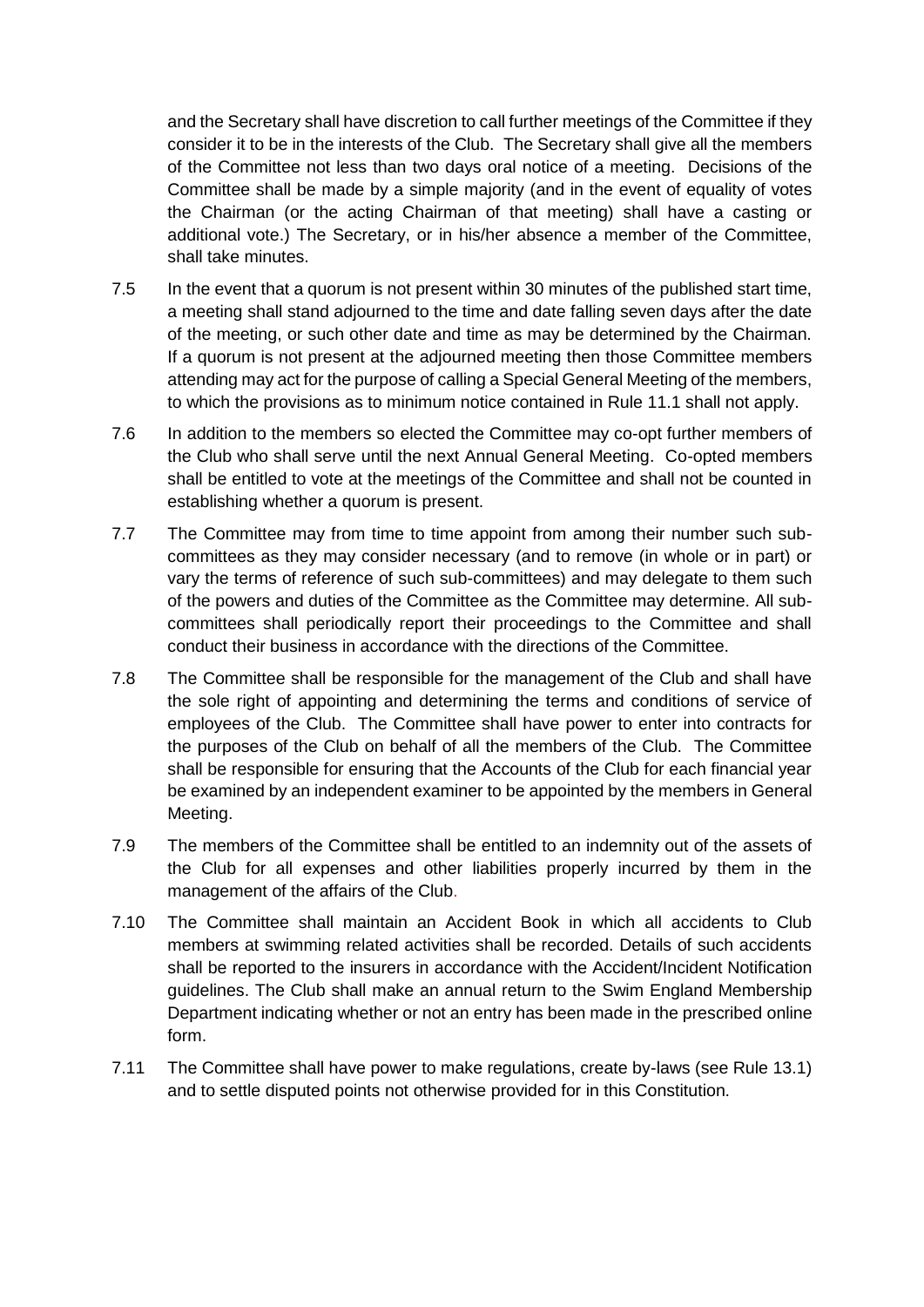## **8. Ceremonial Positions and Honorary Members/Life Members**

- 8.1 The Annual General Meeting of the Club, if it thinks fit, may elect a President and Vice-Presidents. A President or Vice-President need not be a member of the Club on election but shall, *ex officio,* be an honorary member of the Club and must be included in the Club's Annual Return of Members to Swim England.
- 8.2 The Committee may elect any person as an honorary member of the Club for such period as it thinks fit, or as a Life Member, and they shall be entitled to all the privileges of membership except that they shall not be entitled to vote at meetings and serve as Officers or on the Committee unless any such person shall have retained in addition their ordinary membership of the Club. Such honorary members and Life Members must be included in the Club's annual return as to membership.

#### **9. Annual General Meeting**

- 9.1 The Annual General Meeting of the Club shall be held each year on a date in July*.* The date, time and venue for the Annual General Meeting shall be fixed by the Committee.
- 9.2 The purpose of the Annual General Meeting is to transact the following business:

9.2.1 to receive the Chairman's report of the activities of the Club during the previous year;

9.2.2 to receive and consider the accounts of the Club for the previous year and the report on the accounts of the independent examiner and the Treasurer's report as to the financial position of the Club;

9.2.3 to remove and elect the independent examiner (who must not be a member of the Committee or a member of the family of a member of the Committee) or confirm that he/she remain in office;

- 9.2.4 to elect the Executive Officers and other members of the Committee;
- 9.2.5 to decide on any resolution which may be duly submitted in accordance with Rule
- 9.3 Nominations for election of members to any office or for membership of the Committee shall be made in writing (including email) by the proposer and seconder to the Secretary not later than 14 days before AGM. The nominee shall be required to indicate in writing on the nomination form his/her willingness to stand for election. Notice of any resolution proposed to be moved at the Annual General Meeting shall be given in writing to the Secretary not later than 14 days prior to AGM.

#### **10. Special General Meeting**

10.1 A Special General Meeting may be called at any time by the Committee. A Special General Meeting shall be called by the Club within 28 days of receipt by the Secretary of a requisition in writing signed by not less than seven members entitled to attend and vote at a General Meeting or, if greater, such number as represents one-tenth in number of such members, stating the purposes for which the meeting is required and the resolutions proposed.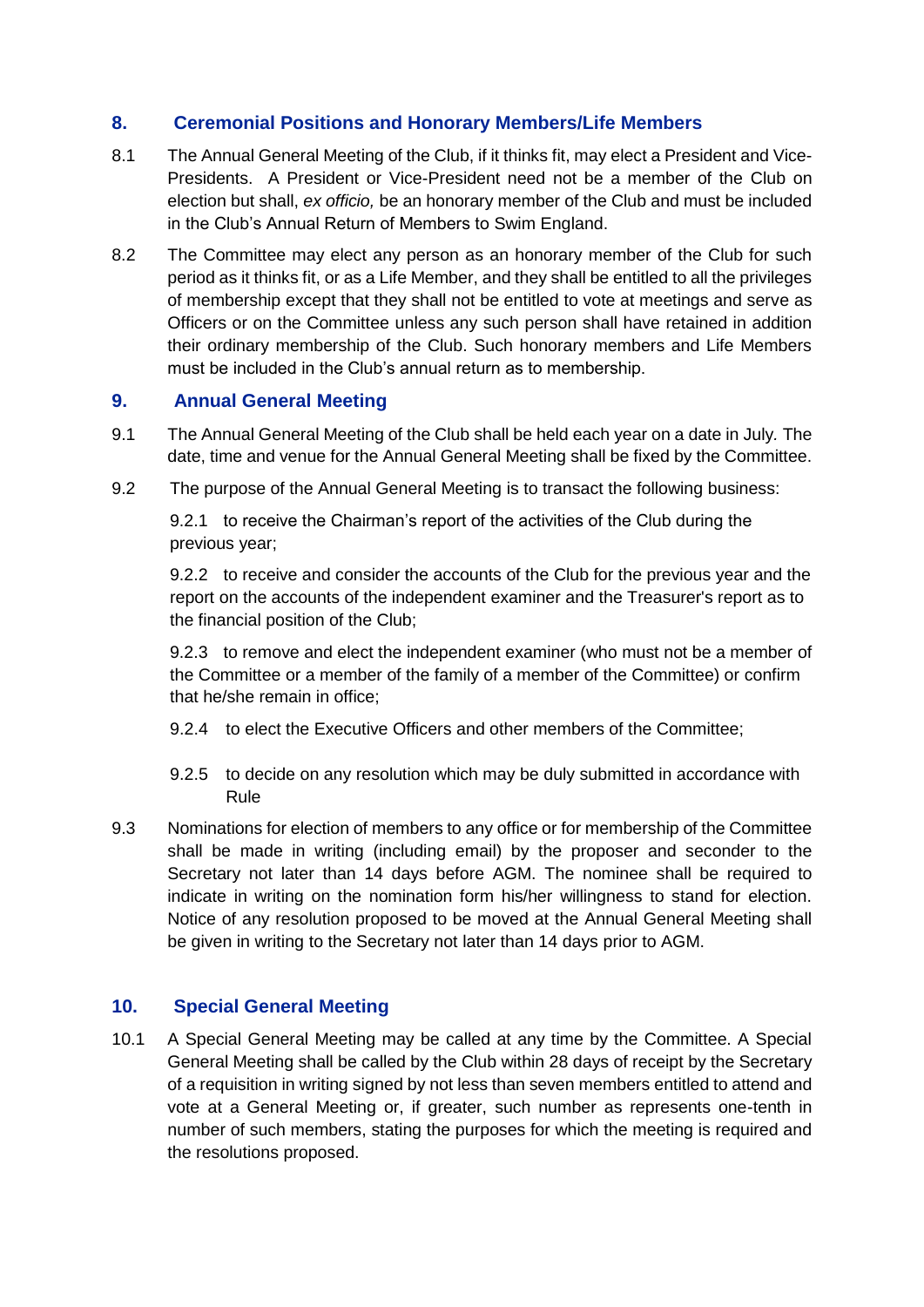# **11. Procedure at the Annual and Special General Meetings**

- 11.1 The Secretary shall personally be responsible for the handing out or sending to each member at his/her last known address a written agenda giving notice of the date, time and place of the General Meeting together with the resolutions to be proposed thereat at least fourteen days before the meeting and in the case of the Annual General Meeting a list of the nominees for the Committee posts and a copy of the examined accounts. The Secretary may, alternatively, with the agreement of member(s) concerned distribute these materials by e-mail or similar form of communication. The Notice of Meeting shall in addition wherever possible be displayed on the Club Notice Board where one exists.
- 11.2 The quorum for the Annual and Special General Meetings shall be seven members entitled to attend and vote at the Meeting or, if greater, such number as represents one-tenth in number of such members.
- 11.3 The Chairman, or in the Chairman's absence a member appointed by the Committee, shall take the chair. Each member present shall have one vote and resolutions shall be passed by a simple majority. For the procedures for submitting resolutions to be considered at a General Meeting members are referred to Rule 9.3. In the event of an equality of votes the Chairman shall have a casting or additional vote.

Only paid up members who have reached their  $16<sup>th</sup>$  birthday shall be entitled to be heard and to vote on all matters. (Members who have not reached their 16<sup>th</sup> birthday shall be entitled to be heard and vote only on those matters determined by the Chairman as matters concerning juniors, such as the election of club captains.)

- 11.4 The Secretary, or in his/her absence a member of the Committee, shall take minutes at the Annual and Special General Meetings.
- 11.5 The Chairman shall at all General Meetings have unlimited authority upon every question of order and shall be, for the purpose of such meeting, the sole interpreter of the Rules of the Club.

#### **12. Alteration of the Rules and Other Resolutions**

- 12.1 The Rules may be altered by resolution at an Annual or Special General Meeting provided that the resolution is carried by a majority of at least (two-thirds) of members present and entitled to vote at the General Meeting. No amendment(s) to the Rules shall become effective until such amendment(s) shall have been submitted to and validated by such person as is authorised to do so by the County Association/Swim England South West Region and the Gloucester County ASA.
- 12.2 Any member shall be entitled to put any proposal for consideration at any General Meeting provided the proposal in writing shall have been handed to or posted to the Secretary of the Club so as to be received by him/her not later than 15 days in the case of the Annual General Meeting or, in the case of a Special General Meeting, 18 days before the date of the meeting and thereafter the Secretary shall supply a copy of the proposal or resolution to the members in the manner provided in Rule 11.1.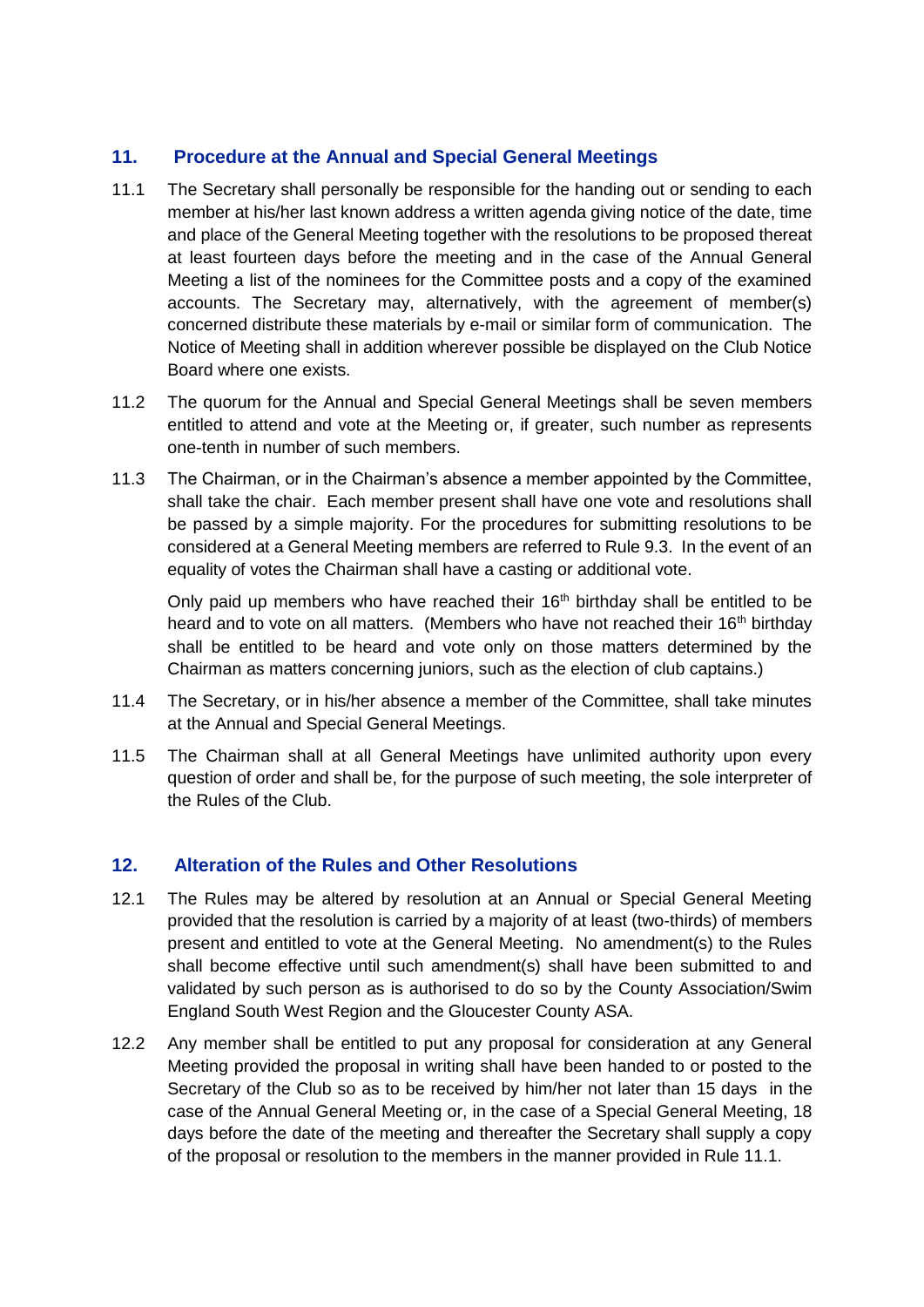## **13. By-Laws**

13.1 The Committee shall have power to make, repeal and amend such by-laws as they may from time to time consider necessary for the well being of the Club which by-laws, repeals and amendments shall have effect until set aside by the Committee or at a General Meeting.

#### **14. Finance**

- 14.1 All moneys payable to the Club shall be received by the Treasurer and deposited in a bank account in the name of the Club. No sum shall be drawn from that account except by cheque signed by two of the three signatories who shall be the Chairman, Secretary and Treasurer. Any monies not required for immediate use may be invested as the Committee in its discretion think fit. **(See Guidance Notes regarding Accounts).**
- 14.2 The income and property of the Club shall be applied only in furtherance of the objects of the Club and no part thereof shall be paid by way of bonus, dividend or profit to any members of the Club, (save as set out in Rule 17.3.).
- 14.3 The Committee shall have power to authorise the payment of remuneration and expenses to any Officer, member or employee of the Club and to any other person or persons for services rendered to the Club.
- 14.4 The financial transactions of the Club shall be recorded by the Treasurer in such manner as the Committee thinks fit.
- 14.5 The financial year of the Club shall be the period commencing on  $1<sup>st</sup>$  May and ending on 30th April. Any change to the financial year shall require the approval of the members in a General Meeting.
- 14.6 The Committee shall retain all financial records relating to the club and copies of Minutes of all meetings for a minimum period of six years.

# **15. Borrowing**

- 15.1 The Committee may borrow money on behalf of the Club for the purposes of the Club from time to time at their own discretion (up to such limits on borrowing as may be laid down from time to time by the General Meeting) for the general upkeep of the Club or with the (prior) approval of a General Meeting for any other expenditure, additions or improvements.
- 15.2 When so borrowing the Committee shall have power to raise in any way any sum or sums of money and to raise and secure the repayment of any sums or sums of money in such manner or on such terms and conditions as it thinks fit, and in particular by mortgage of or charge upon or by the issues of debentures charged upon all or any part of the property of the Club.
- 15.3 The Committee shall have no power to pledge the personal liability of any member of the Club for the repayment of any sums so borrowed.